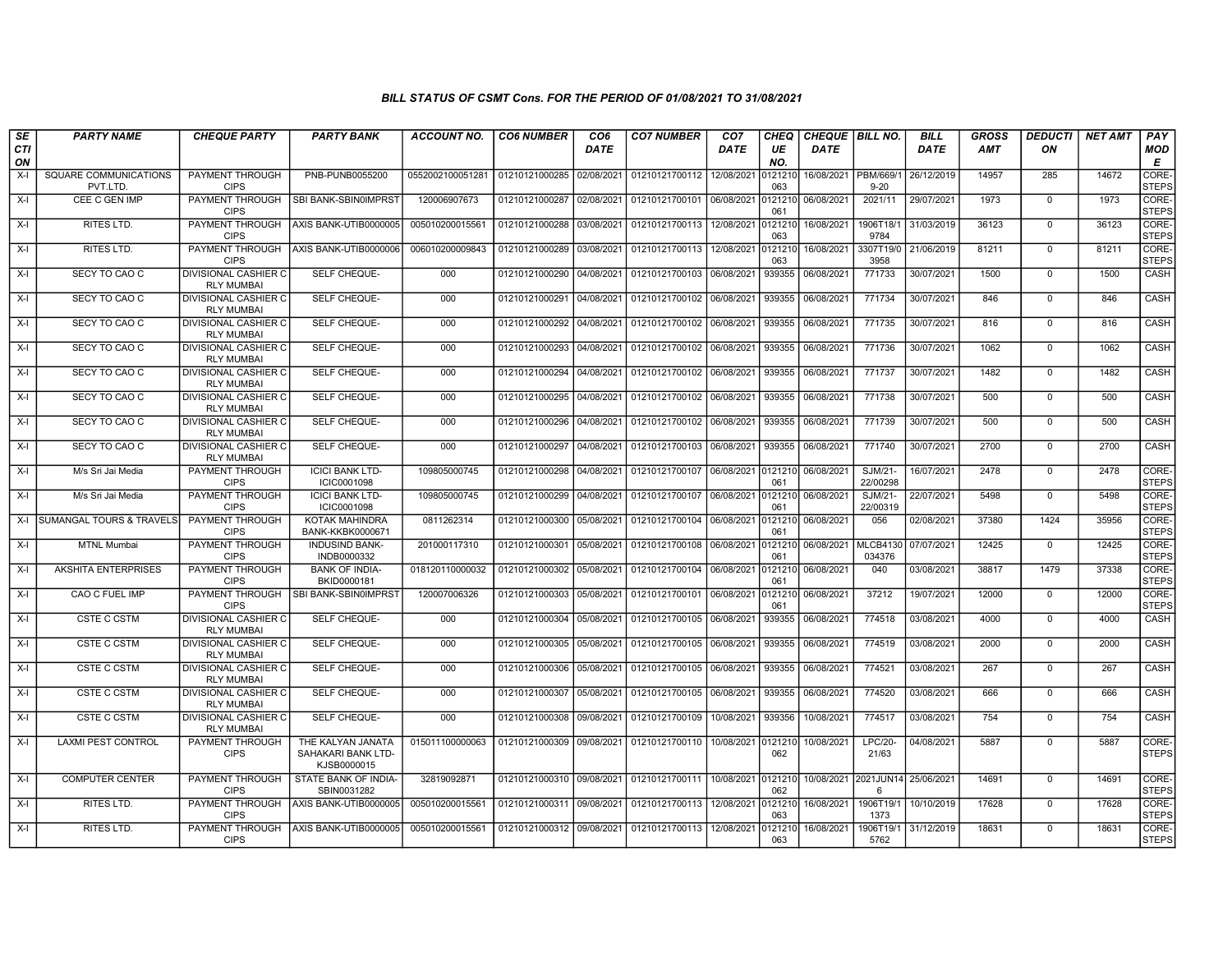| SE               | <b>PARTY NAME</b>                          | <b>CHEQUE PARTY</b>                   | <b>PARTY BANK</b>                             | <b>ACCOUNT NO.</b>                             | <b>CO6 NUMBER</b>         | CO <sub>6</sub> | <b>CO7 NUMBER</b>                 | CO <sub>7</sub> | CHEQ           | <b>CHEQUE BILL NO.</b> |                       | <b>BILL</b>          | <b>GROSS</b> | <b>DEDUCTI</b> | <b>NET AMT</b> | PAY                   |
|------------------|--------------------------------------------|---------------------------------------|-----------------------------------------------|------------------------------------------------|---------------------------|-----------------|-----------------------------------|-----------------|----------------|------------------------|-----------------------|----------------------|--------------|----------------|----------------|-----------------------|
| <b>CTI</b><br>ON |                                            |                                       |                                               |                                                |                           | <b>DATE</b>     |                                   | DATE            | UE<br>NO.      | DATE                   |                       | <b>DATE</b>          | <b>AMT</b>   | ON             |                | MOD<br>E              |
| $X-I$            | RITES LTD.                                 | <b>PAYMENT THROUGH</b><br><b>CIPS</b> | AXIS BANK-UTIB0000131                         | 131010200012272                                | 01210121000313            | 09/08/2021      | 01210121700113                    | 12/08/2021      | 121210<br>063  | 16/08/2021             | 0708T19/2<br>7855     | 31/01/2020           | 52791        | $\mathbf 0$    | 52791          | CORE-<br><b>STEPS</b> |
| X-I              | <b>RITES LTD.</b>                          | PAYMENT THROUGH<br><b>CIPS</b>        | AXIS BANK-UTIB0000131                         | 131010200012272                                | 01210121000314 09/08/2021 |                 | 01210121700113                    | 12/08/2021      | 121210<br>063  | 16/08/2021             | 0708T19/3<br>1760     | 18/03/2020           | 68143        | $\Omega$       | 68143          | CORE-<br><b>STEPS</b> |
| $X-I$            | RITES LTD.                                 | PAYMENT THROUGH<br><b>CIPS</b>        | AXIS BANK-UTIB0000005                         | 00501020001556                                 | 01210121000315            | 09/08/2021      | 01210121700113                    | 12/08/2021      | 121210<br>063  | 16/08/2021             | 1906T19/0<br>4182     | 17/06/2019           | 77232        | $\mathbf 0$    | 77232          | CORE-<br><b>STEPS</b> |
| X-I              | CEE C GEN IMP                              | PAYMENT THROUGH<br><b>CIPS</b>        | SBI BANK-SBIN0IMPRST                          | 120006907673                                   | 01210121000316            | 12/08/2021      | 01210121700114 12/08/2021         |                 | 0121210<br>063 | 16/08/2021             | 2021/13               | 09/08/2021           | 1855         | $\mathbf 0$    | 1855           | CORE-<br><b>STEPS</b> |
| X-I              | PARESH AND PAYAL VISION                    | PAYMENT THROUGH<br><b>CIPS</b>        | <b>ICICI BANK LTD-</b><br>ICIC0000261         | 026105002918                                   | 01210121000317            | 12/08/2021      | 01210121700115                    | 13/08/2021      | 0121210<br>063 | 16/08/2021             | 406                   | 04/08/2021           | 1104         | $\mathbf 0$    | 1104           | CORE-<br><b>STEPS</b> |
| X-I              | SAI SAPNA TOUR & TRAVEL<br><b>SERVICES</b> | PAYMENT THROUGH<br><b>CIPS</b>        | UNION BANK OF INDIA-<br>UBIN0549371           | 493701010051939                                | 01210121000325            | 13/08/2021      | 01210121700118                    | 17/08/2021      | 121210<br>064  | 17/08/2021             | 6                     | 10/08/2021           | 37550        | 1431           | 36119          | CORE-<br><b>STEPS</b> |
| X-I              | AKAR ADVERTISING AND<br>MARKETING PVT LTD  | PAYMENT THROUGH<br><b>CIPS</b>        | CANARA BANK-<br>CNRB0001389                   | 1389201003929                                  | 01210121000326            | 13/08/2021      | 01210121700117                    | 17/08/2021      | 0121210<br>064 | 17/08/2021             | 205/21-22             | 29/06/2021           | 94825        | 1806           | 93019          | CORE-<br><b>STEPS</b> |
| X-I              | SQUARE COMMUNICATIONS<br>PVT.LTD.          | PAYMENT THROUGH<br><b>CIPS</b>        | PNB-PUNB0055200                               | 0552002100051281                               | 01210121000327            | 13/08/2021      | 01210121700117                    | 17/08/2021      | 0121210<br>064 | 17/08/2021             | pbm119/21-<br>22      | 30/06/2021           | 82934        | 1579           | 81355          | CORE-<br><b>STEPS</b> |
| X-I              | SHRI VINAYAK AUTO HIRERS                   | <b>PAYMENT THROUGH</b><br><b>CIPS</b> | <b>BANK OF</b><br>MAHARASHTRA-<br>MAHB0000183 | 20018403092                                    | 01210121000328            | 13/08/2021      | 01210121700116 13/08/2021         |                 | 0121210<br>063 | 16/08/2021             | 17/2021-22 24/07/2021 |                      | 9182         | $\mathbf 0$    | 9182           | CORE-<br><b>STEPS</b> |
| X-I              | RITES LTD.                                 | PAYMENT THROUGH<br><b>CIPS</b>        | AXIS BANK-UTIB0000131                         | 131010200012272                                | 01210121000329            | 13/08/2021      | 01210121700125                    | 19/08/2021      | 0121210<br>066 | 24/08/2021             | 0708T19/0<br>8263     | 29/06/2019           | 7078         | $\Omega$       | 7078           | CORE-<br><b>STEPS</b> |
| $X-I$            | <b>RITES LTD.</b>                          | PAYMENT THROUGH<br><b>CIPS</b>        | AXIS BANK-UTIB0000131                         | 131010200012272                                | 01210121000330            | 13/08/2021      | 01210121700125                    | 19/08/2021      | 0121210<br>066 | 24/08/2021             | 0708T18/2<br>8486     | 22/02/2019           | 8905         | $\Omega$       | 8905           | CORE-<br><b>STEPS</b> |
| $X-I$            | <b>RITES LTD.</b>                          | PAYMENT THROUGH<br><b>CIPS</b>        | AXIS BANK-UTIB0000005                         | 005010200015561                                | 01210121000331            | 13/08/2021      | 01210121700125                    | 19/08/2021      | 121210<br>066  | 24/08/2021             | 1906T18/1<br>6839     | 14/02/2019           | 16404        | $\Omega$       | 16404          | CORE-<br><b>STEPS</b> |
| X-I              | RITES LTD.                                 | PAYMENT THROUGH<br><b>CIPS</b>        | AXIS BANK-UTIB0000005                         | 005010200015561                                | 01210121000332            | 13/08/2021      | 01210121700125                    | 19/08/2021      | 121210<br>066  | 24/08/2021             | 1906T19/0<br>3202     | 29/05/2019           | 17895        | $\Omega$       | 17895          | CORE-<br><b>STEPS</b> |
| X-I              | RITES LTD.                                 | PAYMENT THROUGH<br><b>CIPS</b>        | AXIS BANK-UTIB0000005                         | 005010200015561                                | 01210121000333            | 13/08/2021      | 01210121700125                    | 19/08/2021      | 121210<br>066  | 24/08/2021             | 1906T19/0<br>4393     | 19/06/2019           | 12752        | $\mathbf 0$    | 12752          | CORE-<br><b>STEPS</b> |
| X-I              | <b>RITES LTD.</b>                          | PAYMENT THROUGH<br><b>CIPS</b>        | AXIS BANK-UTIB0000005                         | 005010200015561                                | 01210121000334            | 13/08/2021      | 01210121700125                    | 19/08/2021      | 121210<br>066  | 24/08/2021             | 1906T19/0<br>8062     | 19/08/2019           | 2385         | $\mathbf{0}$   | 2385           | CORE-<br><b>STEPS</b> |
| X-I              | RITES LTD.                                 | PAYMENT THROUGH<br><b>CIPS</b>        | AXIS BANK-UTIB0000005                         | 005010200015561                                | 01210121000335            | 13/08/2021      | 01210121700125                    | 19/08/2021      | 066            | 0121210 24/08/2021     | 8225                  | 1906T19/0 21/08/2019 | 35091        | $\mathbf{0}$   | 35091          | CORE-<br><b>STEPS</b> |
| X-I              | RITES LTD.                                 | PAYMENT THROUGH<br><b>CIPS</b>        | AXIS BANK-UTIB0000005                         | 005010200015561                                | 01210121000336            | 13/08/2021      | 01210121700125                    | 19/08/2021      | 121210<br>066  | 24/08/2021             | 1906T19/0<br>9076     | 31/08/2019           | 35691        | $\mathbf 0$    | 35691          | CORE-<br><b>STEPS</b> |
| $X-I$            | <b>RITES LTD.</b>                          | PAYMENT THROUGH<br><b>CIPS</b>        | AXIS BANK-UTIB0000005                         | 005010200015561                                | 01210121000337            | 13/08/2021      | 01210121700125                    | 19/08/2021      | 121210<br>066  | 24/08/2021             | 1906T19/1<br>0168     | 23/09/2019           | 16404        | $\Omega$       | 16404          | CORE-<br><b>STEPS</b> |
| $X-I$            | RITES LTD.                                 | PAYMENT THROUGH<br><b>CIPS</b>        | AXIS BANK-UTIB0000005                         | 005010200015561                                | 01210121000338            | 13/08/2021      | 01210121700125                    | 19/08/2021      | 066            | 121210 24/08/2021      | 1906T19/1<br>1132     | 04/10/2019           | 16404        | $\Omega$       | 16404          | CORE-<br><b>STEPS</b> |
| X-I              | <b>RITES LTD.</b>                          | PAYMENT THROUGH<br><b>CIPS</b>        | AXIS BANK-UTIB0000005                         | 00501020001556                                 | 01210121000339            | 13/08/2021      | 01210121700125                    | 19/08/2021      | 121210<br>066  | 24/08/2021             | 1906T19/<br>5353      | 26/12/2019           | 16404        | $\Omega$       | 16404          | CORE-<br><b>STEPS</b> |
| X-I              | RITES LTD.                                 | PAYMENT THROUGH<br><b>CIPS</b>        | AXIS BANK-UTIB0000004                         | 004010200023773                                | 01210121000340            | 13/08/2021      | 01210121700125                    | 19/08/2021      | 121210<br>066  | 24/08/2021             | 2705T18/1<br>9091     | 07/02/2019           | 16896        | $\mathbf 0$    | 16896          | CORE-<br><b>STEPS</b> |
| $X-I$            | RELIANCE JIO INFOCOMM LTD                  | PAYMENT THROUGH<br><b>CIPS</b>        | <b>ICICI BANK LTD-</b><br>ICIC0000104         | RJIO900590045223                               | 01210121000341            | 16/08/2021      | 01210121700119 17/08/2021         |                 | 121210<br>064  | 17/08/2021             | 521000071<br>296A1CA  | 01/10/2020           | 9570         | $\mathbf 0$    | 9570           | CORE-<br><b>STEPS</b> |
|                  | X-I RELIANCE JIO INFOCOMM LTD              | PAYMENT THROUGH<br><b>CIPS</b>        | <b>ICICI BANK LTD-</b><br>ICIC0000104         | RJIO900590045223   01210121000342   16/08/2021 |                           |                 | 01210121700119 17/08/2021 0121210 |                 | 064            | 17/08/2021             | 522500044<br>247CAOA  | 01/01/2021           | 9570         | $\mathbf{0}$   | 9570           | CORE-<br><b>STEPS</b> |
|                  | X-I RELIANCE JIO INFOCOMM LTD              | PAYMENT THROUGH<br><b>CIPS</b>        | <b>ICICI BANK LTD-</b><br>ICIC0000104         | RJIO900590045223                               | 01210121000343            | 16/08/2021      | 01210121700119 17/08/2021 0121210 |                 | 064            | 17/08/2021             | 521000071<br>296A1CE  | 01/10/2020           | 699          | $\mathbf{0}$   | 699            | CORE-<br><b>STEPS</b> |
|                  | X-I RELIANCE JIO INFOCOMM LTD              | PAYMENT THROUGH<br><b>CIPS</b>        | <b>ICICI BANK LTD-</b><br>ICIC0000104         | RJIO900590045223                               | 01210121000344            | 16/08/2021      | 01210121700119 17/08/2021         |                 | 0121210<br>064 | 17/08/2021             | 522500044<br>247CEE1  | 01/01/2021           | 699          | $\mathbf{0}$   | 699            | CORE-<br><b>STEPS</b> |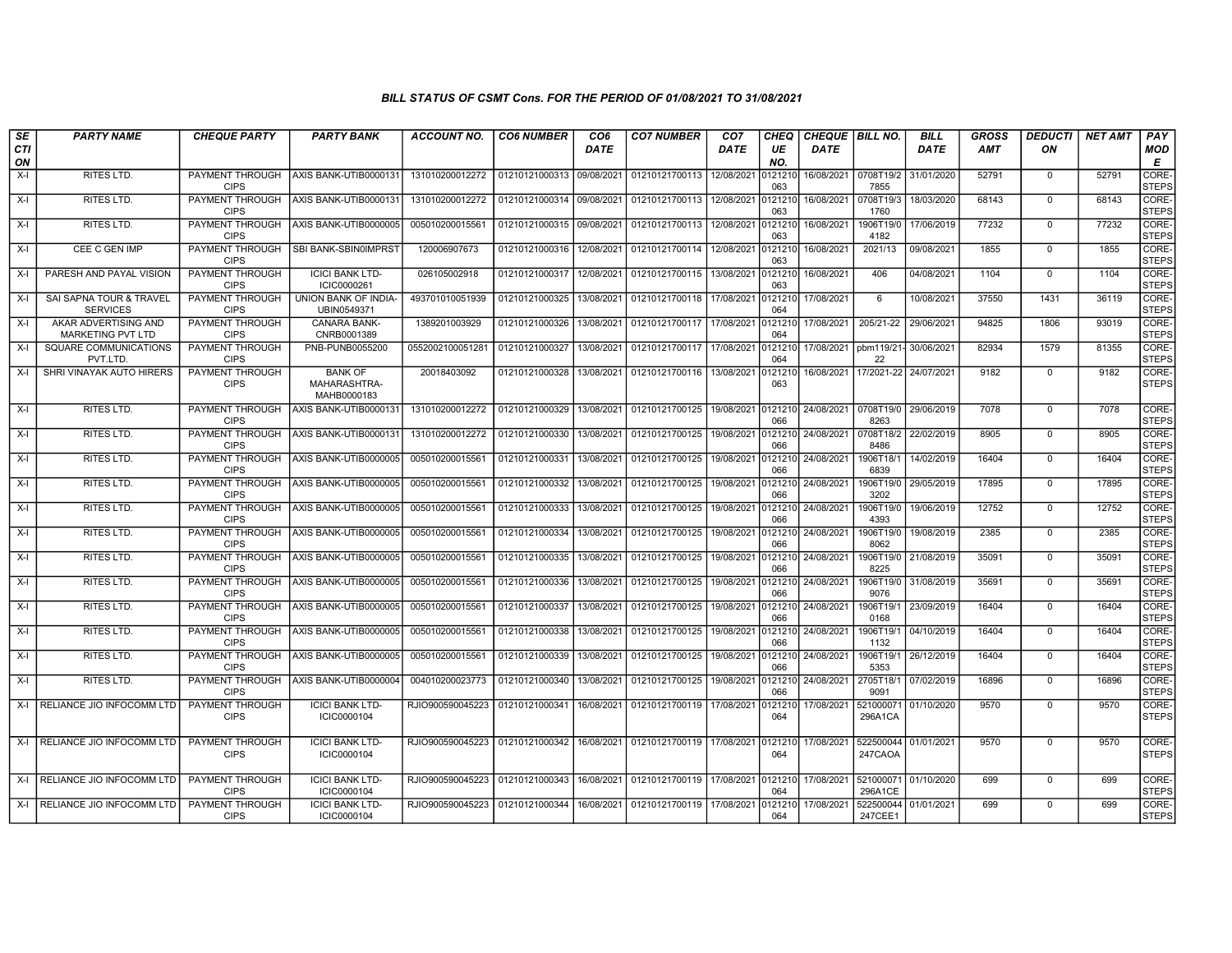| SE               | <b>PARTY NAME</b>                   | <b>CHEQUE PARTY</b>                              | PARTY BANK                                   | ACCOUNT NO.                       | <b>CO6 NUMBER</b>         | CO6         | <b>CO7 NUMBER</b>                 | CO <sub>7</sub>    | <b>CHEQ</b>    | <b>CHEQUE BILL NO.</b> |                      | BILL                 | <b>GROSS</b> | <b>DEDUCTI</b> | <b>NET AMT</b> | <b>PAY</b>            |
|------------------|-------------------------------------|--------------------------------------------------|----------------------------------------------|-----------------------------------|---------------------------|-------------|-----------------------------------|--------------------|----------------|------------------------|----------------------|----------------------|--------------|----------------|----------------|-----------------------|
| <b>CTI</b><br>ON |                                     |                                                  |                                              |                                   |                           | <b>DATE</b> |                                   | <b>DATE</b>        | UE<br>NO.      | DATE                   |                      | <b>DATE</b>          | <b>AMT</b>   | ON             |                | MOD<br>E              |
| X-I              | RELIANCE JIO INFOCOMM LTD           | PAYMENT THROUGH<br><b>CIPS</b>                   | <b>ICICI BANK LTD-</b><br>ICIC0000104        | RJIO900590045223   01210121000345 |                           | 16/08/2021  | 01210121700119 17/08/2021         |                    | 121210<br>064  | 17/08/2021             | 521000071<br>296FCAO | 01/10/2020           | 2544         | $\mathbf 0$    | 2544           | CORE-<br><b>STEPS</b> |
| X-I              | HEMU CONSTRUCTION ORG               | <b>PAYMENT THROUGH</b><br><b>CIPS</b>            | <b>BANK OF BARODA-</b><br><b>BARBODBSCRU</b> | 99620200000670                    | 01210121000346            | 16/08/2021  | 01210121700121                    | 18/08/2021         | 0121210<br>065 | 19/08/2021             | 201108202<br>1/July  | 11/08/2021           | 44209        | 1685           | 42524          | CORE-<br><b>STEPS</b> |
| X-I              | CAO C GEN IMP                       | <b>PAYMENT THROUGH</b><br><b>CIPS</b>            | SBI BANK-SBIN0IMPRST                         | 120007005602                      | 01210121000347            | 17/08/2021  | 01210121700120                    | 17/08/2021         | 0121210<br>064 | 17/08/2021             | 469                  | 03/07/2021           | 8590         | $\mathbf 0$    | 8590           | CORE-<br><b>STEPS</b> |
| X-I              | DY CME C GEN IMP                    | PAYMENT THROUGH<br><b>CIPS</b>                   | <b>SBI BANK-SBIN0IMPRST</b>                  | 120007005599                      | 01210121000348            | 17/08/2021  | 01210121700120                    | 17/08/2021         | 0121210<br>064 | 17/08/2021 M.102.W.P   | L/Cash               | 09/08/2021           | 968          | $\Omega$       | 968            | CORE-<br><b>STEPS</b> |
| $X-I$            | CAO C FUEL IMP                      | PAYMENT THROUGH<br><b>CIPS</b>                   | SBI BANK-SBIN0IMPRST                         | 120007006326                      | 01210121000349            | 17/08/2021  | 01210121700120                    | 17/08/2021         | 0121210<br>064 | 17/08/2021             | 17732                | 02/08/2021           | 14000        | $\Omega$       | 14000          | CORE-<br><b>STEPS</b> |
| X-I              | SECY TO CAO C                       | DIVISIONAL CASHIER C<br><b>RLY MUMBAI</b>        | SELF CHEQUE-                                 | 000                               | 01210121000350            | 18/08/2021  | 01210121700123                    | 18/08/2021         | 939357         | 19/08/2021             | 751910               | 04/08/2021           | 1000         | $^{\circ}$     | 1000           | CASH                  |
| X-I              | Perfect office systems pvt. limited | <b>PAYMENT THROUGH</b><br><b>CIPS</b>            | <b>HDFC BANK LTD-</b><br>HDFC0000086         | 00862820001010                    | 01210121000351            | 18/08/2021  | 01210121700122 18/08/2021 0121210 |                    | 065            | 19/08/2021             |                      | TG/220649 04/07/2021 | 2941         | 1525           | 1416           | CORE-<br><b>STEPS</b> |
| X-I              | SECY TO CAO C                       | DIVISIONAL CASHIER C<br><b>RLY MUMBAI</b>        | SELF CHEQUE-                                 | 000                               | 01210121000352            | 18/08/2021  | 01210121700123                    | 18/08/2021         | 939357         | 19/08/2021             | 771741               | 16/08/2021           | 1040         | $\mathbf{0}$   | 1040           | CASH                  |
| X-I              | SECY TO CAO C                       | <b>DIVISIONAL CASHIER C</b><br><b>RLY MUMBAI</b> | SELF CHEQUE-                                 | 000                               | 01210121000353            | 18/08/2021  | 01210121700123                    | 18/08/2021         | 939357         | 19/08/2021             | 771743               | 16/08/2021           | 1425         | $\mathbf 0$    | 1425           | CASH                  |
| X-I              | SECY TO CAO C                       | DIVISIONAL CASHIER C<br><b>RLY MUMBAI</b>        | SELF CHEQUE-                                 | 000                               | 01210121000354            | 18/08/2021  | 01210121700123                    | 18/08/2021         | 939357         | 19/08/2021             | 771742               | 16/08/2021           | 2100         | $\Omega$       | 2100           | CASH                  |
| X-I              | RAMJI SHARMA                        | PAYMENT THROUGH<br><b>CIPS</b>                   | STATE BANK OF INDIA-<br>SBIN0000572          | 10136602984                       | 01210121000355            | 18/08/2021  | 01210121700124                    | 18/08/2021 0121210 | 065            | 19/08/2021             | -6                   | 31/07/2021           | 1975         | $\Omega$       | 1975           | CORE-<br><b>STEPS</b> |
| X-I              | <b>RITES LTD.</b>                   | <b>PAYMENT THROUGH</b><br><b>CIPS</b>            | AXIS BANK-UTIB0000004                        | 004010200023773                   | 01210121000356            | 19/08/2021  | 01210121700126 24/08/2021         |                    | 0121210<br>069 | 27/08/2021             | 2705T19/<br>0211     | 16/09/2019           | 1349         | $\Omega$       | 1349           | CORE-<br><b>STEPS</b> |
| $X-I$            | RITES LTD.                          | <b>PAYMENT THROUGH</b><br><b>CIPS</b>            | AXIS BANK-UTIB0000004                        | 004010200023773                   | 01210121000357            | 19/08/2021  | 01210121700126                    | 24/08/2021         | 0121210<br>069 | 27/08/2021             | 2705T19/<br>2307     | 10/10/2019           | 6611         | $\mathbf 0$    | 6611           | CORE-<br><b>STEPS</b> |
| $X-I$            | RITES LTD.                          | PAYMENT THROUGH<br><b>CIPS</b>                   | AXIS BANK-UTIB0000004                        | 004010200023773                   | 01210121000358            | 19/08/2021  | 01210121700126 24/08/2021         |                    | 0121210<br>069 | 27/08/2021             | 2705T19/1<br>1321    | 27/09/2019           | 13888        | $\Omega$       | 13888          | CORE-<br><b>STEPS</b> |
| $X-I$            | <b>RITES LTD.</b>                   | PAYMENT THROUGH<br><b>CIPS</b>                   | AXIS BANK-UTIB0000004                        | 004010200023773                   | 01210121000359            | 19/08/2021  | 01210121700126 24/08/2021         |                    | 069            | 0121210 27/08/2021     | 2705T19/1<br>5879    | 30/11/2019           | 162829       | $\Omega$       | 162829         | CORE-<br><b>STEPS</b> |
| $X-I$            | <b>RITES LTD.</b>                   | PAYMENT THROUGH<br><b>CIPS</b>                   | AXIS BANK-UTIB0000006                        | 006010200009843                   | 01210121000360            | 19/08/2021  | 01210121700126 24/08/2021         |                    | 121210<br>069  | 27/08/2021             | 3307T18/1<br>6516    | 31/03/2019           | 6993         | $\Omega$       | 6993           | CORE-<br><b>STEPS</b> |
| X-I              | RITES LTD.                          | PAYMENT THROUGH<br><b>CIPS</b>                   | AXIS BANK-UTIB0000006                        | 006010200009843                   | 01210121000361            | 19/08/2021  | 01210121700126 24/08/2021         |                    | 069            | 0121210 27/08/2021     | 3307T19/0<br>2685    | 30/05/2019           | 13359        | $\mathbf 0$    | 13359          | CORE-<br><b>STEPS</b> |
| X-I              | <b>RITES LTD.</b>                   | <b>PAYMENT THROUGH</b><br><b>CIPS</b>            | AXIS BANK-UTIB0000005                        | 005010200015561                   | 01210121000362            | 19/08/2021  | 01210121700126                    | 24/08/2021         | 0121210<br>069 | 27/08/2021             | 1906T19/0<br>4559    | 21/06/2019           | 17895        | $\mathbf 0$    | 17895          | CORE-<br><b>STEPS</b> |
| X-I              | <b>RITES LTD.</b>                   | PAYMENT THROUGH<br><b>CIPS</b>                   | AXIS BANK-UTIB0000005                        | 005010200015561                   | 01210121000363            | 19/08/2021  | 01210121700136 31/08/2021         |                    | 0121210<br>072 | 31/08/2021             | 1906T19/1<br>5756    | 31/12/2019           | 7478         | $\Omega$       | 7478           | CORE-<br><b>STEPS</b> |
| $X-I$            | <b>RITES LTD.</b>                   | <b>PAYMENT THROUGH</b><br><b>CIPS</b>            | AXIS BANK-UTIB0000005                        | 005010200015561                   | 01210121000364            | 19/08/2021  | 01210121700131                    | 27/08/2021         | 121210<br>069  | 27/08/2021             | 1906T19/0<br>2748    | 21/05/2019           | 7995         | $\Omega$       | 7995           | CORE-<br><b>STEPS</b> |
| $X-I$            | <b>RITES LTD.</b>                   | <b>PAYMENT THROUGH</b><br><b>CIPS</b>            | AXIS BANK-UTIB0000004                        | 004010200023773                   | 01210121000365            | 19/08/2021  | 01210121700131 27/08/2021         |                    | 0121210<br>069 | 27/08/2021             | 2705T18/0<br>6988    | 31/07/2018           | 51924        | $\Omega$       | 51924          | CORE-<br><b>STEPS</b> |
| X-I              | RITES LTD.                          | <b>PAYMENT THROUGH</b><br><b>CIPS</b>            | AXIS BANK-UTIB0000131                        | 131010200012272                   | 01210121000366            | 19/08/2021  | 01210121700131 27/08/2021         |                    | 069            | 0121210 27/08/2021     | 0708T19/1<br>9592    | 07/11/2019           | 7248         | $\Omega$       | 7248           | CORE-<br><b>STEPS</b> |
| X-I              | OM SAI TOURS AND TRAVELS            | PAYMENT THROUGH<br><b>CIPS</b>                   | <b>BANK OF BARODA-</b><br>BARB0DBVEST        | 99710200000628                    | 01210121000367            | 23/08/2021  | 01210121700127 24/08/2021         |                    | 121210<br>067  | 24/08/2021             | 2874                 | 26/07/2021           | 39460        | 1504           | 37956          | CORE-<br><b>STEPS</b> |
| X-I              | DY CME C GEN IMP                    | PAYMENT THROUGH<br><b>CIPS</b>                   | SBI BANK-SBIN0IMPRST                         | 120007005599                      | 01210121000368            | 23/08/2021  | 01210121700129 26/08/2021         |                    | 0121210<br>068 | 26/08/2021             | M.102.W.P<br>L/Cash  | 18/08/2021           | 1000         | $\mathbf 0$    | 1000           | CORE-<br><b>STEPS</b> |
| X-I              | CEE C GEN IMP                       | PAYMENT THROUGH<br><b>CIPS</b>                   | SBI BANK-SBIN0IMPRST                         | 120006907673                      | 01210121000369            | 23/08/2021  | 01210121700129 26/08/2021         |                    | 121210<br>068  | 26/08/2021             | 2021/14              | 18/08/2021           | 1852         | $\mathbf 0$    | 1852           | CORE-<br><b>STEPS</b> |
| $X-I$            | <b>Swift Service</b>                | PAYMENT THROUGH<br><b>CIPS</b>                   | PNB-PUNB0053000                              | 0530002109009100                  | 01210121000370            | 23/08/2021  | 01210121700127                    | 24/08/2021         | 0121210<br>067 | 24/08/2021             | 157/2019-<br>20      | 15/08/2021           | 36558        | 1393           | 35165          | CORE-<br><b>STEPS</b> |
| $X-I$            | <b>RITES LTD.</b>                   | <b>PAYMENT THROUGH</b><br><b>CIPS</b>            | AXIS BANK-UTIB0000131                        | 131010200012272                   | 01210121000371 23/08/2021 |             | 01210121700131 27/08/2021         |                    | 0121210<br>069 | 27/08/2021             | 0708T19/0<br>1198    | 24/04/2019           | 12733        | $\mathbf 0$    | 12733          | CORE-<br><b>STEPS</b> |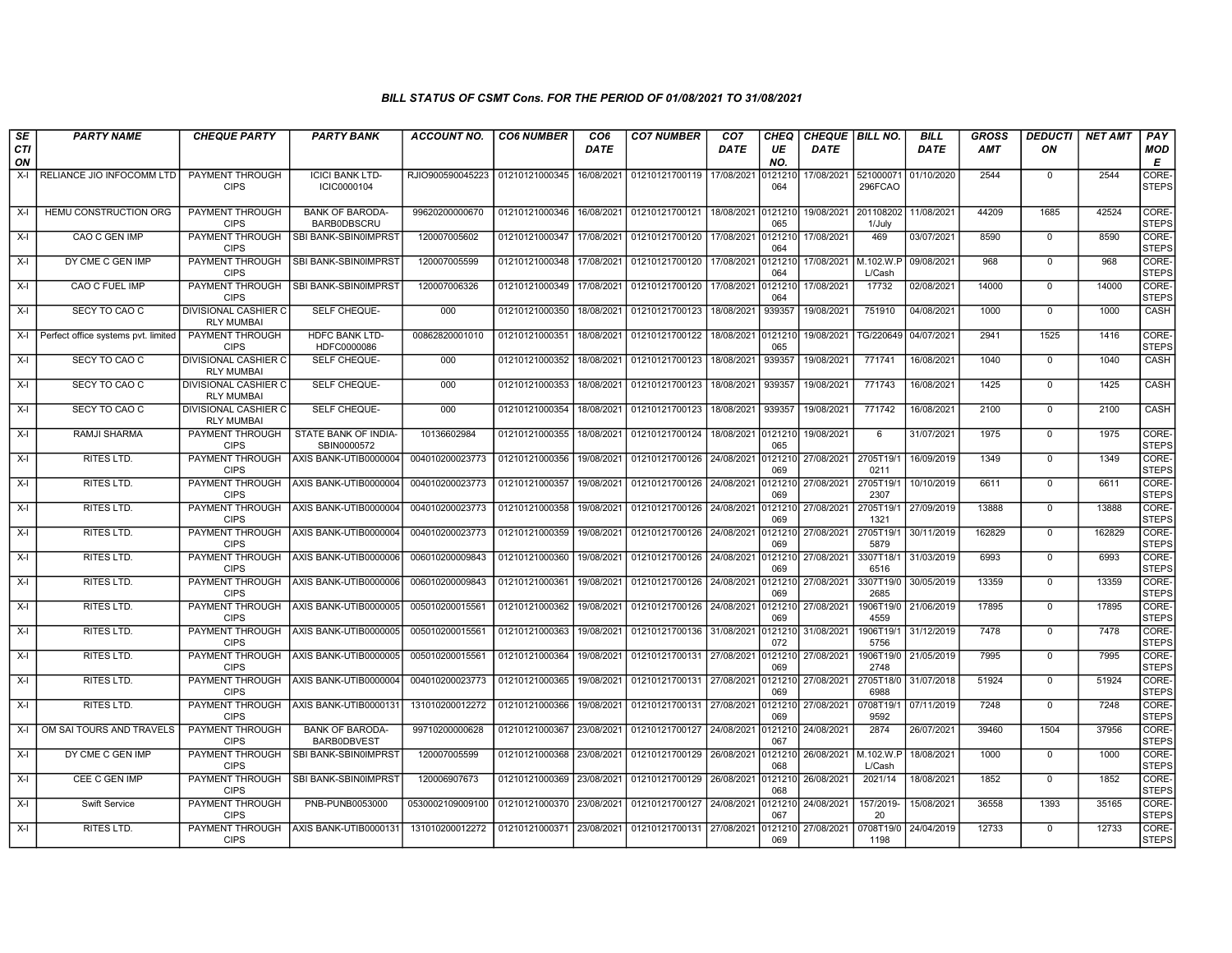| SE               | <b>PARTY NAME</b>                         | <b>CHEQUE PARTY</b>                   | <b>PARTY BANK</b>                     | ACCOUNT NO.      | <b>CO6 NUMBER</b>         | CO <sub>6</sub> | <b>CO7 NUMBER</b>                 | CO <sub>7</sub> | CHEQ           | <b>CHEQUE BILL NO.</b> |                           | <b>BILL</b> | GROSS      | <b>DEDUCTI</b> | NET AMT | <b>PAY</b>            |
|------------------|-------------------------------------------|---------------------------------------|---------------------------------------|------------------|---------------------------|-----------------|-----------------------------------|-----------------|----------------|------------------------|---------------------------|-------------|------------|----------------|---------|-----------------------|
| <b>CTI</b><br>ON |                                           |                                       |                                       |                  |                           | DATE            |                                   | DATE            | UE<br>NO.      | <b>DATE</b>            |                           | DATE        | <b>AMT</b> | ON             |         | <b>MOD</b><br>E       |
| $X-I$            | RELIANCE JIO INFOCOMM LTD                 | PAYMENT THROUGH<br><b>CIPS</b>        | <b>ICICI BANK LTD-</b><br>ICIC0000104 | RJIO900590045223 | 01210121000374 23/08/2021 |                 | 01210121700128                    | 24/08/2021      | 0121210<br>067 | 24/08/2021             | 518500063<br>463CSA1      | 01/04/2021  | 1112       | $^{\circ}$     | 1112    | CORE-<br><b>STEPS</b> |
| X-I              | RELIANCE JIO INFOCOMM LTD                 | PAYMENT THROUGH<br><b>CIPS</b>        | <b>ICICI BANK LTD-</b><br>ICIC0000104 | RJIO900590045223 | 01210121000375 23/08/2021 |                 | 01210121700128 24/08/2021         |                 | 012121<br>067  | 24/08/2021             | 518500063<br>463CEA1      | 01/04/2021  | 233        | $\mathbf{0}$   | 233     | CORE-<br><b>STEPS</b> |
| X-I              | I RELIANCE JIO INFOCOMM LTD               | PAYMENT THROUGH<br><b>CIPS</b>        | <b>ICICI BANK LTD-</b><br>ICIC0000104 | RJIO900590045223 | l 01210121000376          | 23/08/2021      | 01210121700128                    | 24/08/2021      | 0121210<br>067 | 24/08/2021             | 522500044<br>247FCA1      | 01/01/2021  | 2544       | $^{\circ}$     | 2544    | CORE-<br><b>STEPS</b> |
| X-I              | RELIANCE JIO INFOCOMM LTD                 | <b>PAYMENT THROUGH</b><br><b>CIPS</b> | <b>ICICI BANK LTD-</b><br>ICIC0000104 | RJIO900590045223 | 01210121000377 23/08/2021 |                 | 01210121700128                    | 24/08/2021      | 012121<br>067  | 24/08/2021             | 518500006<br>3463FCA      | 01/04/2021  | 848        | $\mathbf{0}$   | 848     | CORE-<br><b>STEPS</b> |
| $X-I$            | RELIANCE JIO INFOCOMM LTD                 | <b>PAYMENT THROUGH</b><br><b>CIPS</b> | <b>ICICI BANK LTD-</b><br>ICIC0000104 | RJIO900590045223 | 01210121000378            | 23/08/2021      | 01210121700128                    | 24/08/2021      | 0121210<br>067 | 24/08/2021             | 518500063<br>463CA1       | 01/04/2021  | 3190       | $\Omega$       | 3190    | CORE-<br><b>STEPS</b> |
| $X-I$            | SHREE SHARDA<br><b>ENTERPRISES</b>        | <b>PAYMENT THROUGH</b><br><b>CIPS</b> | <b>ICICI BANK LTD-</b><br>ICIC0000555 | 055501552311     | 01210121000379 24/08/2021 |                 | 01210121700132 27/08/2021         |                 | 0121210<br>069 | 27/08/2021             | SSE/21-<br>22/016         | 13/07/2021  | 36016      | 1373           | 34643   | CORE-<br><b>STEPS</b> |
| $X-I$            | <b>SHREE SHARDA</b><br><b>ENTERPRISES</b> | <b>PAYMENT THROUGH</b><br><b>CIPS</b> | <b>ICICI BANK LTD-</b><br>ICIC0000555 | 055501552311     | 01210121000380 24/08/2021 |                 | 01210121700132 27/08/2021         |                 | 0121210<br>069 | 27/08/2021             | SSE/21-<br>22/017         | 14/07/2021  | 38499      | 1467           | 37032   | CORE-<br><b>STEPS</b> |
| X-I              | SHREE SHARDA<br><b>ENTERPRISES</b>        | PAYMENT THROUGH<br><b>CIPS</b>        | <b>ICICI BANK LTD-</b><br>ICIC0000555 | 055501552311     | 01210121000381 24/08/2021 |                 | 01210121700132 27/08/2021         |                 | 0121210<br>069 | 27/08/2021             | SSE/21-<br>22/018         | 17/08/2021  | 38499      | 1467           | 37032   | CORE-<br><b>STEPS</b> |
| X-I              | FA N CAO C GEN IMP                        | PAYMENT THROUGH<br><b>CIPS</b>        | SBI BANK-SBIN0IMPRST                  | 120007006330     | 01210121000382            | 24/08/2021      | 01210121700129                    | 26/08/2021      | 0121210<br>068 | 26/08/2021             | 08                        | 23/08/2021  | 6267       | $\mathbf{0}$   | 6267    | CORE-<br><b>STEPS</b> |
| X-I              | RITES LTD.                                | PAYMENT THROUGH<br><b>CIPS</b>        | AXIS BANK-UTIB0000131                 | 131010200012272  | 01210121000383 24/08/2021 |                 | 01210121700133 27/08/2021         |                 | 0121210<br>069 | 27/08/2021             | 0708T19/2<br>6394         | 21/01/2020  | 48812      | $\Omega$       | 48812   | CORE-<br><b>STEPS</b> |
| X-I              | <b>RITES LTD.</b>                         | <b>PAYMENT THROUGH</b><br><b>CIPS</b> | AXIS BANK-UTIB0000131                 | 131010200012272  | 01210121000384 24/08/2021 |                 | 01210121700133 27/08/2021         |                 | 0121210<br>069 | 27/08/2021             | 0708T19/1<br>5852         | 27/09/2019  | 10313      | $\mathbf{0}$   | 10313   | CORE-<br><b>STEPS</b> |
| $X-I$            | <b>RITES LTD.</b>                         | <b>PAYMENT THROUGH</b><br><b>CIPS</b> | AXIS BANK-UTIB0000131                 | 131010200012272  | 01210121000385            | 24/08/2021      | 01210121700133 27/08/2021         |                 | 0121210<br>069 | 27/08/2021             | 0708T19/0<br>8261         | 29/06/2019  | 8582       | $\mathbf 0$    | 8582    | CORE-<br><b>STEPS</b> |
| $X-I$            | RITES LTD.                                | PAYMENT THROUGH<br><b>CIPS</b>        | AXIS BANK-UTIB0000131                 | 131010200012272  | 01210121000386 24/08/2021 |                 | 01210121700133                    | 27/08/2021      | 0121210<br>069 | 27/08/2021             | 0708T19/1<br>0990         | 31/07/2019  | 24978      | $^{\circ}$     | 24978   | CORE-<br><b>STEPS</b> |
| $X-I$            | RITES LTD.                                | PAYMENT THROUGH<br><b>CIPS</b>        | AXIS BANK-UTIB0000131                 | 131010200012272  | 01210121000387 24/08/2021 |                 | 01210121700133 27/08/2021         |                 | 0121210<br>069 | 27/08/2021             | 0708T19/1<br>4865         | 18/09/2019  | 12198      | $\mathbf{0}$   | 12198   | CORE-<br><b>STEPS</b> |
| $X-I$            | CEE C GEN IMP                             | PAYMENT THROUGH<br><b>CIPS</b>        | <b>SBI BANK-SBIN0IMPRST</b>           | 120006907673     | 01210121000388 26/08/2021 |                 | 01210121700129 26/08/2021         |                 | 0121210<br>068 | 26/08/2021             | 2021/15                   | 24/08/2021  | 1860       | $\Omega$       | 1860    | CORE-<br><b>STEPS</b> |
| X-I              | <b>MTNL Mumbai</b>                        | <b>PAYMENT THROUGH</b><br><b>CIPS</b> | <b>INDUSIND BANK-</b><br>INDB0000332  | 201000117310     | 01210121000389 26/08/2021 |                 | 01210121700130 26/08/2021         |                 | 0121210<br>068 | 26/08/2021             | <b>MLCB4130</b><br>034683 | 07/08/2021  | 11087      | $\Omega$       | 11087   | CORE-<br><b>STEPS</b> |
| $X-I$            | RITES LTD.                                | PAYMENT THROUGH<br><b>CIPS</b>        | AXIS BANK-UTIB0000005                 | 005010200015561  | 01210121000391            | 26/08/2021      | 01210121700133 27/08/2021         |                 | 0121210<br>069 | 27/08/2021             | 1906T19/1<br>2405         | 31/10/2019  | 22416      | $\mathbf{0}$   | 22416   | CORE-<br><b>STEPS</b> |
| X-I              | RITES LTD.                                | <b>PAYMENT THROUGH</b><br><b>CIPS</b> | AXIS BANK-UTIB0000004                 | 004010200023773  | 01210121000392            | 26/08/2021      | 01210121700133 27/08/2021         |                 | 0121210<br>069 | 27/08/2021             | 2705T18/2<br>0220         | 26/02/2019  | 10294      | $\mathbf 0$    | 10294   | CORE-<br><b>STEPS</b> |
| $X-I$            | <b>RITES LTD.</b>                         | PAYMENT THROUGH<br><b>CIPS</b>        | AXIS BANK-UTIB0000004                 | 004010200023773  | 01210121000393            | 26/08/2021      | 01210121700133                    | 27/08/2021      | 012121<br>069  | 27/08/2021             | 2705T18/2<br>1299         | 15/03/2019  | 6835       | $\mathbf 0$    | 6835    | CORE-<br><b>STEPS</b> |
| X-I              | <b>RITES LTD.</b>                         | <b>PAYMENT THROUGH</b><br><b>CIPS</b> | AXIS BANK-UTIB0000004                 | 004010200023773  | 01210121000394            | 26/08/2021      | 01210121700133                    | 27/08/2021      | 0121210<br>069 | 27/08/2021             | 2705T19/1<br>0396         | 17/09/2019  | 27008      | $\mathbf{0}$   | 27008   | CORE-<br><b>STEPS</b> |
| X-I              | <b>RITES LTD.</b>                         | <b>PAYMENT THROUGH</b><br><b>CIPS</b> | AXIS BANK-UTIB0000004                 | 004010200023773  | 01210121000395 26/08/2021 |                 | 01210121700133 27/08/2021 0121210 |                 | 069            | 27/08/2021             | 2705T19/1<br>0844         | 23/09/2019  | 6342       | $\mathbf 0$    | 6342    | CORE-<br><b>STEPS</b> |
| $X-I$            | RITES LTD.                                | PAYMENT THROUGH<br><b>CIPS</b>        | AXIS BANK-UTIB0000004                 | 004010200023773  | 01210121000396 26/08/2021 |                 | 01210121700133 27/08/2021         |                 | 0121210<br>069 | 27/08/2021             | 2705T19/1<br>2067         | 07/10/2019  | 17752      | $\mathbf{0}$   | 17752   | CORE-<br><b>STEPS</b> |
| $X-I$            | RITES LTD.                                | PAYMENT THROUGH<br><b>CIPS</b>        | AXIS BANK-UTIB0000004                 | 004010200023773  | 01210121000397            | 26/08/2021      | 01210121700133 27/08/2021         |                 | 0121210<br>069 | 27/08/2021             | 2705T19/1<br>3461         | 25/10/2019  | 12761      | $\mathbf 0$    | 12761   | CORE-<br><b>STEPS</b> |
| X-I              | RELIABLE FURNITURE-MUMBAI                 | <b>PAYMENT THROUGH</b><br><b>CIPS</b> | <b>BANK OF BARODA-</b><br>BARB0GHATKO | 03950400000151   | 01210121000398            | 27/08/2021      | 01210121700134 27/08/2021         |                 | 0121210<br>069 | 27/08/2021             | 058/2021-<br>22           | 06/08/2021  | 66496      | 1127           | 65369   | CORE-<br><b>STEPS</b> |
| $X-I$            | RELIABLE FURNITURE-MUMBAI                 | PAYMENT THROUGH<br><b>CIPS</b>        | <b>BANK OF BARODA</b><br>BARB0GHATKO  | 03950400000151   | 01210121000399 27/08/2021 |                 | 01210121700134 27/08/2021         |                 | 0121210<br>069 | 27/08/2021             | 057/2021<br>22            | 06/08/2021  | 196271     | 3326           | 192945  | CORE-<br><b>STEPS</b> |
| X-I              | RITES LTD.                                | PAYMENT THROUGH<br><b>CIPS</b>        | AXIS BANK-UTIB0000004                 | 004010200023773  | 01210121000400 27/08/2021 |                 | 01210121700135 27/08/2021         |                 | 0121210<br>072 | 31/08/2021             | 2705T19/<br>4482          | 14/11/2019  | 6806       | $\mathbf 0$    | 6806    | CORE-<br><b>STEPS</b> |
| $X-I$            | RITES LTD.                                | PAYMENT THROUGH<br><b>CIPS</b>        | AXIS BANK-UTIB0000004                 | 004010200023773  | 01210121000401 27/08/2021 |                 | 01210121700135 27/08/2021         |                 | 0121210<br>072 | 31/08/2021             | 2705T19/1<br>4484         | 14/11/2019  | 7136       | $\mathbf{0}$   | 7136    | CORE-<br><b>STEPS</b> |